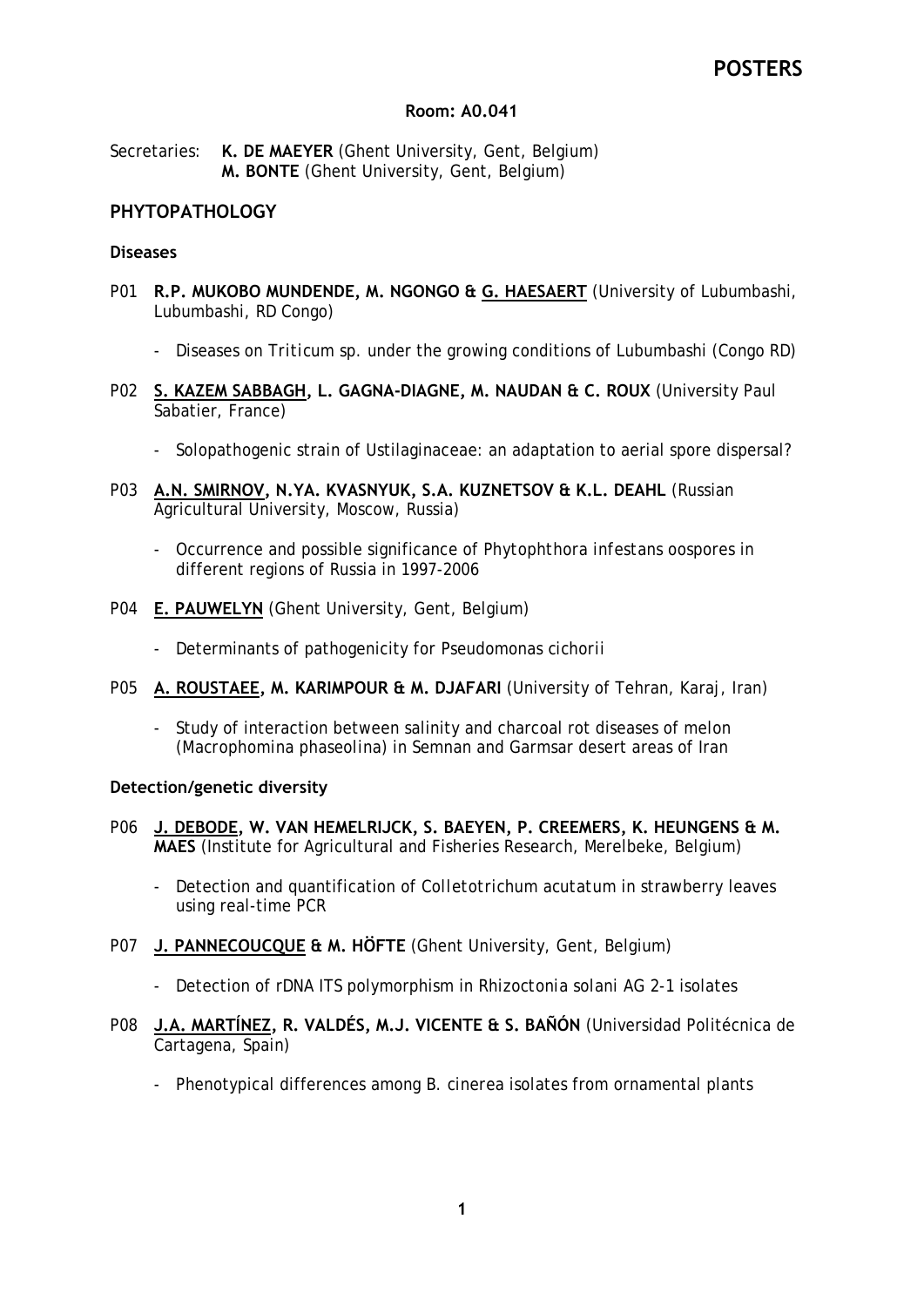- P09 **M. BENCHEIKH & B. SETTI** (Université de Chlef, Algeria)
	- Characterization of *Streptomyces scabies* isolated from common scab lesions on potato tubers by morphological, biochemical and pathogenicity tests in western Algeria
- P10 **D. BERTETTI, G. GILARDI, M.L. GULLINO & A. GARIBALDI** (University of Turin, Torino, Italy)
	- New powdery mildews on ornamental crops in northern italy
- P11 **V. RAHJOO, J. ZAD, M. JAVAN-NIKKHAH, M.R. BIHAMTA, S.M. OKHOVVAT, A. GOHARI, A. ELAMEEN & S. KLEMSDAL** (Seed and Plant Improvement Institute, Karaj, Iran)
	- Genetic variation of *Fusarium verticillioides* isolates recovered from corn ears
- P12 **M. JENSEN, N. ALE-AGHA & M. BRAßMANN** (Universität Duisburg-Essen, Germany)
	- Survey of microfungi in the Kleinwalsertal (Austrian alps)
- P13 **M. JENSEN, N. ALE-AGHA, M. BRAßMANN, S. KAUTZ, S. EILMUS & D.J. BALLHORN** (Universität Duisburg-Essen, Germany)
	- Rare or remarkable microfungi from Oaxaca (South Mexico)

#### **Resistance and cultural practices**

- P14 **H. HOSSEINI MOGHADDAM, L. LEUS, H. MUYLLE, A. DEWITTE, J. DE RIEK, J. VAN HUYLENBROECK, E. VAN BOCKSTAELE** (ILVO, Melle, Belgium)
	- Construction of a genetic linkage map and identification of SSR and AFLP markers for pathotype specific powdery mildew resistance in roses
- P15 **A. LA TORRE, M. GIANFERRO, G. SPERA & D. LUCARINI** (C.R.A. Plant Pathology Research Center, Rome, Italy)
	- Optimization of plant protection products treatments against *Plasmopara viticola*
- P16 **A. LA TORRE, S. TALOCCI, G. SPERA & R. VALORI** (C.R.A. Plant Pathology Research Center, Rome, Italy)
	- Control of downy mildew on grapes in organic viticulture
- P17 **H. SAREMI, S.M. OKHOVVAT & Ha. SAREMI** (Zanjan University, Iran)
	- *Pistachio gummosis* disease caused by *Phytophthora* species and its control management with soil solarization method in Iran
- P18 **A. MINUTO, A. GARIBALDI & M.L. GULLINO** (University of Turin, Torino, Italy)
	- *Colletotrichum coccodes*, *Rhizoctonia solani* and *Phytophthora nicotianae* can infect grafted tomato plants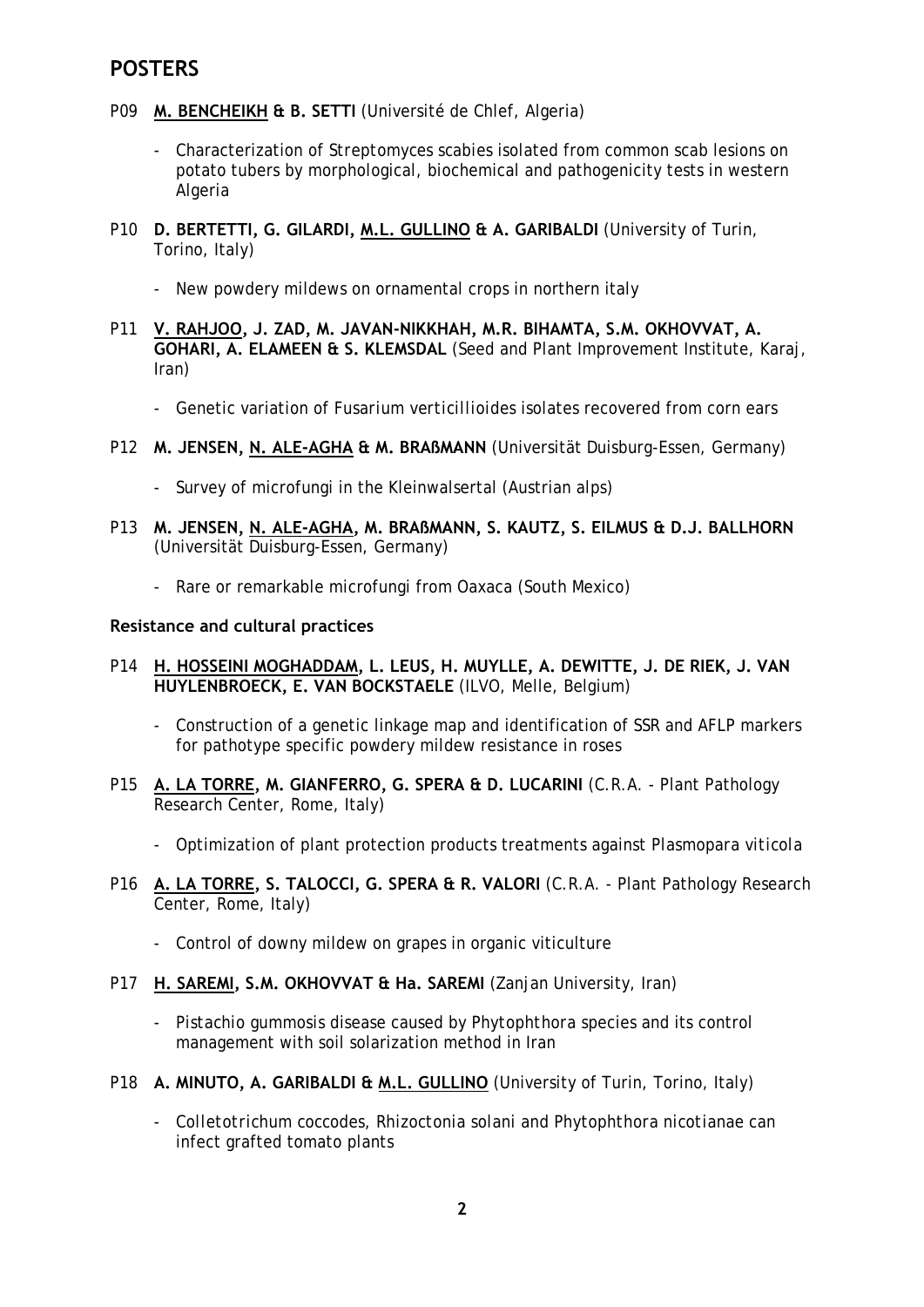- P19 **N.Y. KVASNYUK, B.I. GUREVICH, K.L. DEAHL & A.N. SMIRNOV** (All-Russian Research Institute of Phytopathology, Moscow region, Bolshiye Vyazemy, Russia)
	- Development of forecasting of late bight appearance in potato cropping
- P20 **H. SAREMI, Ha. SAREMI & S.M. OKHOVVAT** (Zanjan University, Iran)
	- Major diseases on main crops caused by *Fusarium* species and their management with soil solarization method in Iran

#### **Biocontrol**

- P21 **E. RUBIO-PÉREZ, M. LEIRE MOLINERO-RUIZ, J.M. MELERO-VARA & M.J. BASALLOTE-UREBA** (CICE Junta de Andalucía, Sevilla, Spain)
	- Selection of potential antagonists against Asparagus crown and root rot caused by Fusarium spp.
- P22 **V. JEGATHAMBIGAI, M.D.S.D. KARUNARATNE, A. SVINNINGEN & G. MIKUNTHAN** (Green Farms Limited, Marawila, Sri Lanka)
	- Potential of *Trichoderma* species on *Helminthosporium* causing leaf spot on cane palm, *Chrysalidocarpus lutescens*
- P23 **A.M. AMER & I.I. ABOU-EL-SEOUD** (Alexandria University, Alexandria, Egypt)
	- Mycorrhizal fungi and *Trichoderma harzianum* as biocontrol agents for suppression of *Rhizoctonia solani* damping-off disease of tomato
- P24 **G. FIUME & F. FIUME** (Research Centre for Vegetable Crops, Roma, Italy)
	- Biological control of the tomato corky root in greenhouse
- P25 **M.R. MOHAMMADI & B. HAJIEGHRARI** (Islamic Azad University Branch Varamin, Varamin, Iran)
	- An in vitro evaluation of some Iranian *Trichoderma* isolates potency in biocontrol of some soil born plant pathogenic fungi
- P26 **S. BEHNAM, M. AHMADZADEH, A. SHARIFI-TEHRANI & H.G. ALI** (University of Tehran, Karaj, Iran)
	- Effectiveness of *Trichoderma virens* in suppression of sclerotinia stem rot of canola
- P27 **A. SHARIFI TEHRANI, M. AHMADZADEH, M. FARZANEH, R. SABERI-RISEH & K. BEHBOOD**I (University of Tehran, Karaj, Iran)
	- Fermentation and formulation of *Pseudomonas fluorescens* for biocontrol of bean daming-off caused by *Fusarium solani*
- P28 **S. PEIGHAMY-ASHNAEI, A. SHARIFI-TEHRANI, M. AHMADZADEH & K. BEHBOUDI** (University of Tehran, Karaj, Iran)
	- Interaction of media on production and biocontrol efficacy of *Pseudomonas fluorescens* and *Bacillus subtilis* against grey mould of apple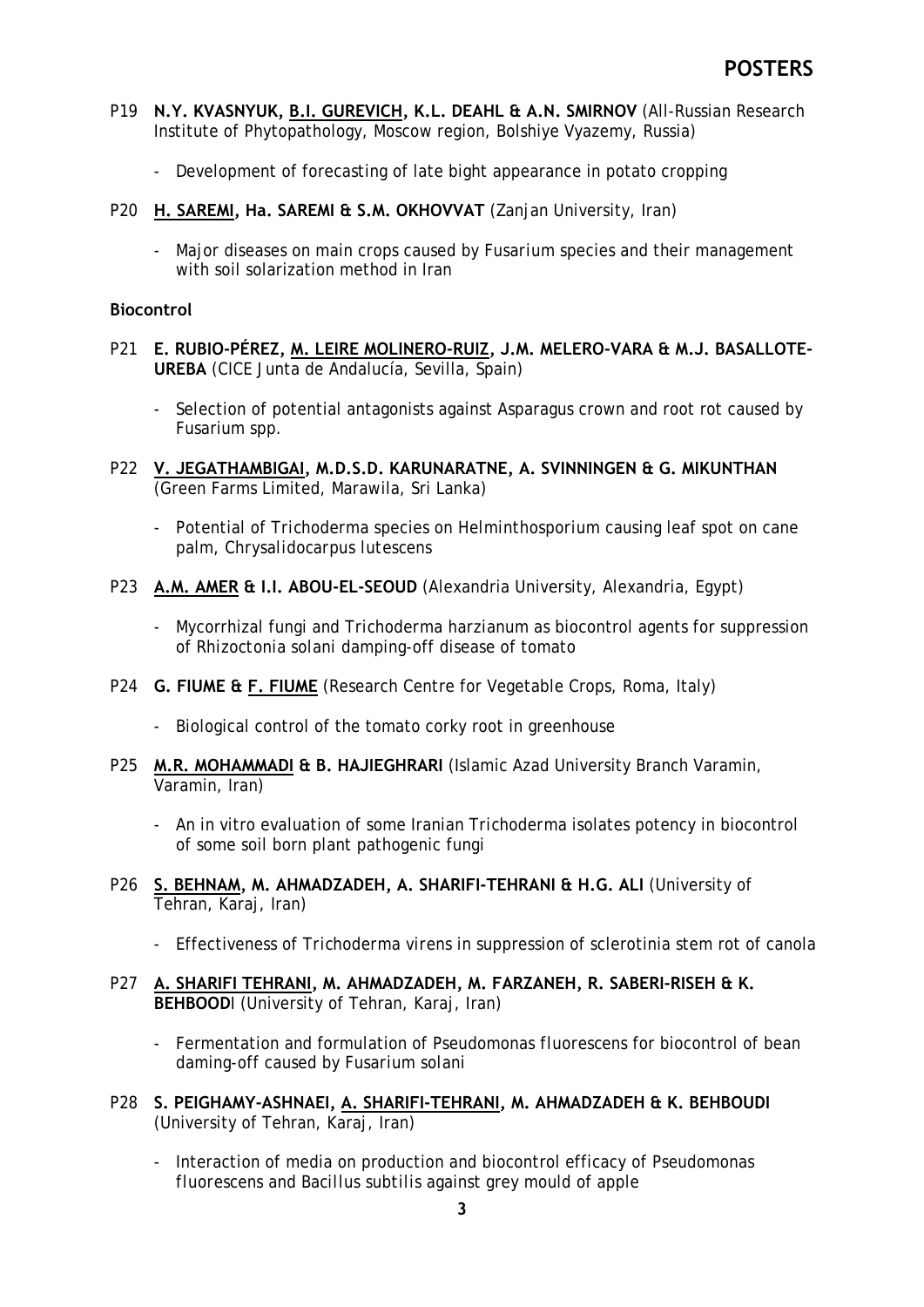- P29 **M. BENCHEIKH & B. SETTI** (Université Paris VI, Paris, France)
	- The talc formulation of streptomyces antagonist against mycosphaerella foot rot in pea (*Pisum sativum* L.) seedlings
- P30 **A.F. CARABET, I. GROZEA, R. CHIRITA & A.M. BADEA** (Banat's University of Agricultural Sciences and Veterinary Medicine, Timisoara, Romania)
	- Biological control of *Phytophthora infestans* in tomatoes with mycoextracts from *Fusarium culmorum* and *Fusarium graminearum*
- P31 **A. VITORATOS, D. ANAGNOSTOU, A.N. MARKOGLOU & B.N. ZIOGAS** (Agricultural University of Athens, Athens, Greece)
	- Fungicidal effectiveness of plant essential oils against *Botrytis cinerea, Penicillium italicum* and *P. digitatum*
- P32 **M. FARZANEH & J. HADIAN** (University of Tehran, Karaj, Iran)
	- Composition and antifungal activity of the essential oil of artemisia aucheri from iran against some postharvest phytopathogenic fungi
- P33 **J. D'AES & M. HÖFTE** (Ghent University, Gent, Belgium)
	- Role of phenazines and biosurfactants in *Pythium* suppression by fluorescent *Pseudomonads*

#### **Fungicides**

- P34 **R. AERTS, T. BEYERS, B. SEELS & K. HEYENS** (Katholieke Hogeschool Kempen, Geel, Belgium)
	- Resistance of *Botrytis cinerea* in tomato against fungicides
- P35 **E. NAGY & K. NAGY** (Agricultural Research Development Station, Turda, Romania)
	- The effect fungicides treatments on the spring barley yield
- P36 **T. VENDITTI, G. D'HALLEWIN, A. DORE, M.G. MOLINU, P.P. FIORI, C. ANGIOLINO & M. AGABBIO** (I.S.P.A.-C.N.R. Unità di Sassari, Sassari, Italy)
	- Acetic acid treatments to keep postharvest quality of "Regina" and "Taloppo" table grape
- P37 **A.N. MARKOGLOU, A.G. VITORATOS, E.G. DOUKAS & B.N. ZIOGAS** (Agricultural University of Athens, Athens, Greece)
	- Effect of triazole resistance mutations on the fumonicin production by *Fusarium moniliforme*
- P38 **M. THIERON** (ARGUS Monitoring, Alsdorf, Germany)
	- Changes in the occurrence of eyespot and implications on fungicide strategies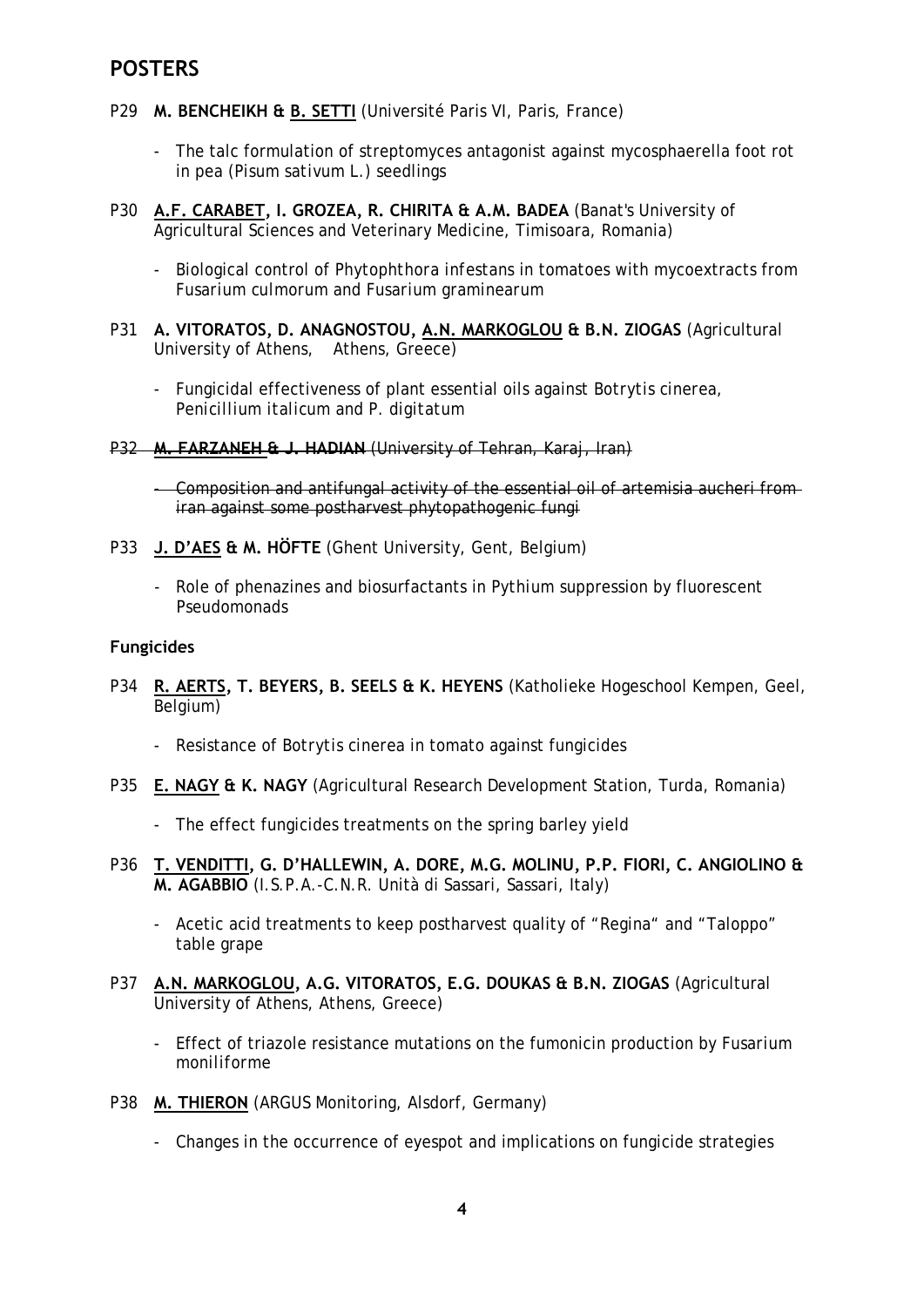- P39 **R. AERTS, T. BEYERS, B. SEELS, L. VOGELS & K. HEYENS** (Katholieke Hogeschool Kempen, Geel, Belgium)
	- Infectious period of *Botrytis cinerea* on tomato stem wounds
- P40 **D. BERTETTI, A. GARIBALDI & M.L. GULLINO** (University of Turin, Torino, Italy)
	- Resistance to fungicides of *Botrytis cinerea* in Italian vineyards

#### **Viruses and phytoplasmas**

- P41 **S.A. GHAZAL, KH.A. EL-DOUGDOUG, A.A. MOUSA, H. FAHMY & A.R. SOFY** (Al-Azhar University, Egypt)
	- Isolation and identification of *Citrus psorosis* virus Egyptian isolate (CPsV-EG)
- P42 **A. FANIGLIULO, R. PACELLA, S. COMES & A. CRESCENZI** (Università degli Studi della Basilicata, Potenza, Italy)
	- First record of tomato yellow leaf curl sardinia virus (TYLCSV) on pepper in italy
- P43 **D.N. KAMBREKAR, K.A. KULKARNI, R.S. GIRADDI, J.H. KULKARNI & B. FAKRUDIN** (University of Agricultural Sciences, Karnataka, India)
	- Diversity in *Helicoverpa armigera* Nuclear Polyhedrosis Virus Isolates from different parts of India
- P44 **B. ROHANI, M. KOOHI HABIBI & Gh. MOSAHEBI** (University of Tehran, Karaj, Iran)
	- Nodule infection by Bean yellow mosaic virus in *Vicia faba* and molecular characterization of it
- P45 **H. KHATERI, N. MOARREFZADEH, Gh. MOSAHEBI & M. KOOHI-HABIBI** (University of Tehran, Karaj, Iran)
	- Virus diseases in the tobacco fields of Guilan and Western Azerbaijan provinces of Iran
- P46 **M. REZA SAFARNEJAD, R. FISCHER & U. COMMANDEUR** (RWTH-Aachen, Aachen, Germany)
	- Generation and characterization of recombinant antibodies against TYLCV rep
- P47 **N.V. GIRSOVA, T.B. KASTALYEVA, K.A. KROMINA, K.A. MOZHAEVA & R.A. OWENS** (Russian Research Institute of Phytopathology, Bolshie Vyasiomy, Russia)
	- Russian isolates of potato spindle tuber viroid
- P48 **N.V. GIRSOVA, K.D. BOTTNER, T.B. KASTALYEVA, K.A. MOZHAEVA, R.A. OWENS & I-M. LEE** (Russian Research Institute of Phytopathology, Bolshie Vyasiomy, Russia)
	- Identification of phytoplasma species responsible for potato diseases in Russia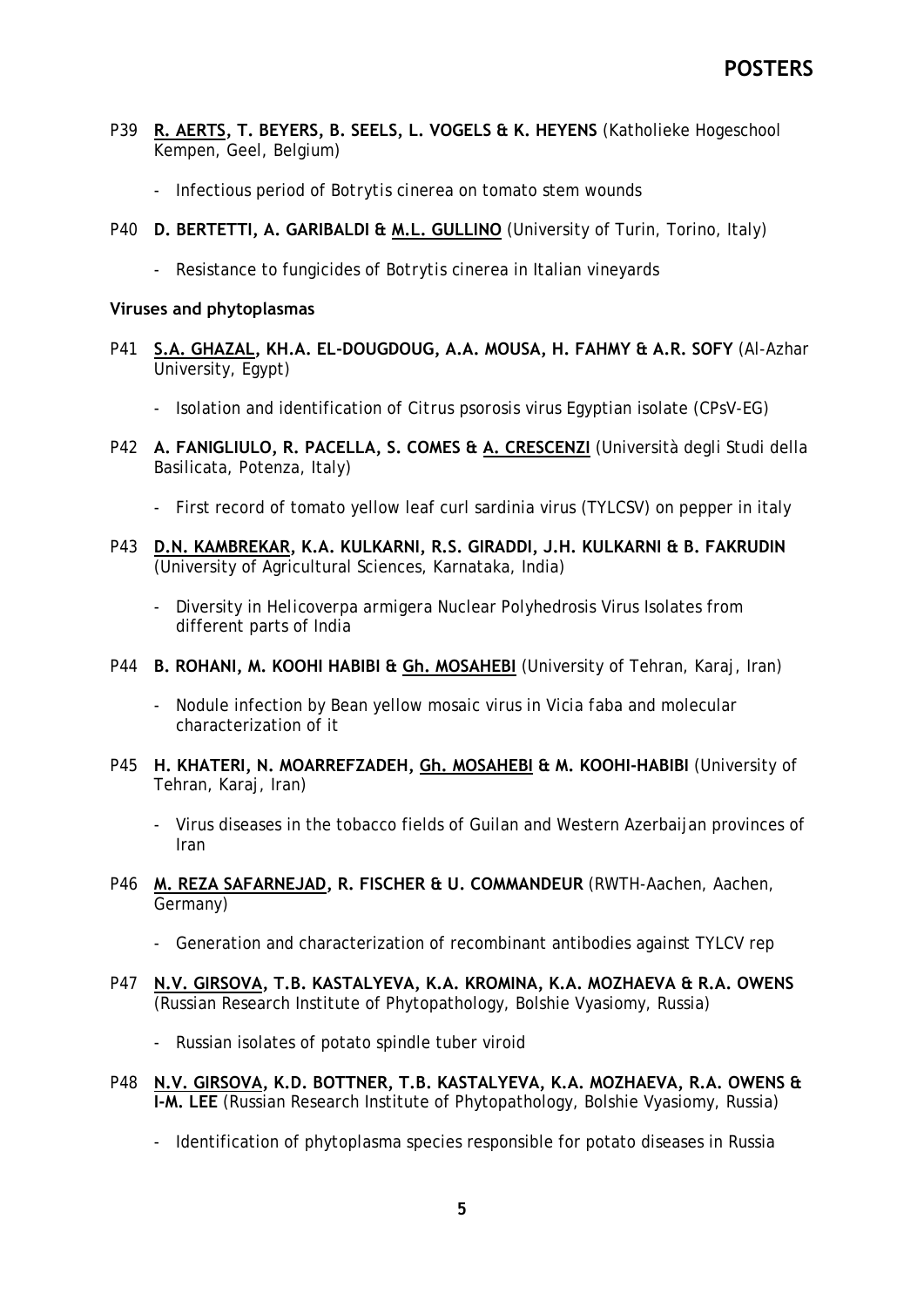- P49 **M. ALDAGHI, S. MASSART, P. DRUART, A. BERTACCINI, M.H. JIJAKLI & P. LEPOIVRE** (Gembloux Agricultural University, Gembloux, Belgium)
	- Preliminary in vitro evaluation of antimicrobial activity of some chemicals on apple proliferation disease
- P50 **K. DE JONGHE, R. TAHZIMA & M. MAES** (Institute for Agricultural Fisheries Research, Merelbeke, Belgium)
	- Utilizaiton of FTA (R) cards combined with one-step fluorescent RT-PCR rapid detection of tomato spotted wilt virus

## **ENTOMOLOGY**

- E01 **H.E. HUMMEL & U. SANGUANPONG** (Justus Liebig University Giessen, Giessen, Germany)
	- "Ergography": a method for analyzing and understanding temporal work patterns of prolific agricultural entomologists
- E02 **H.E. HUMMEL, A. DEUKER, D. EBERHARD, M. GLAS, G. LEITHOLD** (Justus Liebig University Giessen, Giessen, Germany)
	- The western corn rootworm beetle *Diabrotica*: first arrival on German territory 2007
- E03 **Ch. ULRICHS, S. DINNESEN, T. NEDELEV, H.E. HUMMEL, S. MODIC & G. UREK** (Humboldt University Berlin, Berlin, Germany)
	- Monitoring *Diabrotica virgifera virgifera* LeConte (Col.: Chrysomelidae) in south eastern Slovenia: Increasing population trend and host spectrum expansion
- E04 **I. GROZEA, A. CARABET, R. CHIRITA & A.M. BADEA** (Banat's University of Agricultural Sciences and Veterinary Medicine, Timisoara, Romania)
	- Natural enemies in control of invasive species *Diabrotica virgifera virgifera* from maize crops
- E05 **S.M. BESHR** (Agricultural Research Center, Sabaheia, Alexandria, Egypt)
	- Ultrastructural studies of *Icerya seychellarum* ovary (Hemiptera: Margarodidae)
- E06 **I. ABDEL-RAZAK , M.B. SAHAR, A.K. MOURAD & S. MOURSI KHADIGA** (Alexandria University, Alexandria, Egypt)
	- Ultrastructure of egg shell of four different Coccoidea species in Alexandria, Egypt
- E07 **A.K. MOURAD, S. MOURSI KHADIGA, H.A. MESBAH, & I. ABDEL-RAZAK.SOAD** (Alexandria University, Alexandria, Egypt)
	- Scale insects and mealy bugs (Homoptera: Coccoidea) attacking deciduous fruit trees in the western north coast of Alexandria, Egypt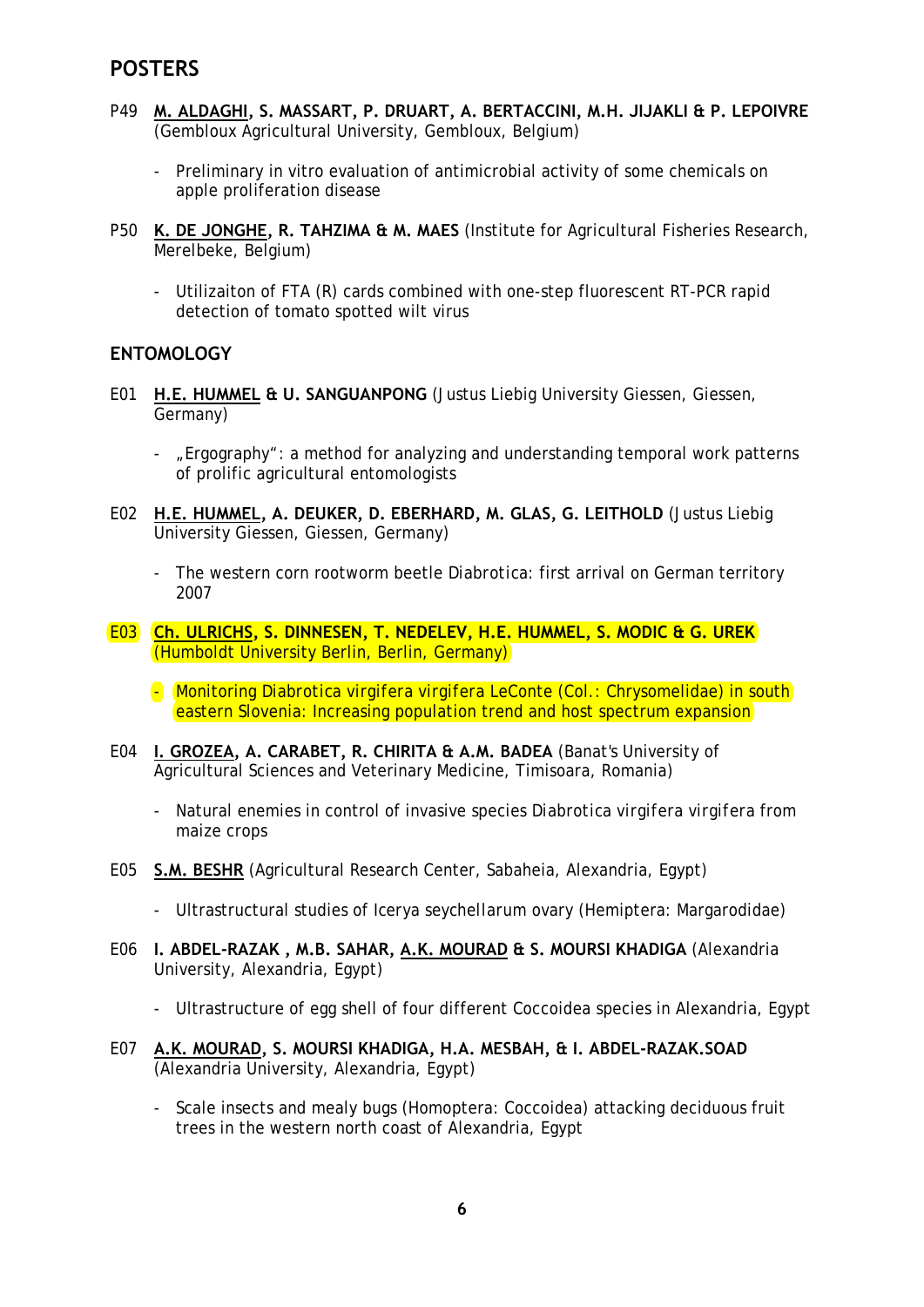- E08 **H.A. MESBAH, S. MOURSI KHADIGA, A.K. MOURAD & I. ABDEL-RAZAK SOAD** (Alexandria University,Alexandria, Egypt)
	- Ecological studies on the greedy scale, *Hemiberlisia rapax* (Comstock) (Homoptera: Diaspididae) on pear trees at Burg el-Arab area, Alexandria, Egypt
- E09 **S. TRDAN & A. BOBNAR** (University of Ljubljana, Ljubljana, Slovenia)
	- Seasonal dynamics of three insect pests in the cabbage field in central Slovenia
- E10 **M.M. UDDIN, Ch. ULRICHS & I. MEWIS** (Humboldt University Berlin, Berlin, Germany)
	- *Phaedon cochleariae* (F.) performance on different crucifer varieties
- E11 **R. GIL-ORTIZ, J.V. FALCÓ-GARÍ, M.T. OLTRÁ-MOSCARDÓ, J. MORENO-MARÍ & R. JIMENEZ-PEYDRÓ** (Universidad de Valencia, Valencia, Spain)
	- Plant-insect interactions in Mediterranean ecosystems of Spain (Diptera: Agromyzidae)
- E12 **M. REZA HASSANI, G. NOURI-GANBALANI, H. IZADI, M. BASIRAT & M. SHOJAI** (Islamic Azad University, Rafsanjan Branch, Iran)
	- Biology and thermal requirments of pistachio psylla in natural conditions
- E13 **C. MEIERROSE & C. RODRIGUES** (University of Evora, Portugal)
	- Resource sharing by leaf hoppers, thrips and aphids in an industrial vineyard in Southern Portugal
- E14 **C. MEIERROSE & N.G. OLIVEIRA** (University of Evora, Portugal)
	- Dynamics and biodiversity of pests and naturally occurring beneficials in an industrial vineyard in Southern Portugal
- E15 **C. MEIERROSE & R. LOEPER** (University of Evora, Portugal)
	- Biodiversity and dynamics of pests and beneficials found in a citrus orchard after 20 years of organic farming
- E16 **E. BANGELS, C. DE SCHAETZEN & B. GOBIN** (pcfruit Gorsem, Sint-Truiden, Belgium)
	- The importance of arthropod pests in Belgian pome fruit orchards
- E17 **B. GOBIN, G. PEUSENS, R. MOERKENS & H. LEIRS** (pcfruit Gorsem, Sint-Truiden, Belgium)
	- Earwig population dynamics: phenology, population crashes and vulnerabilities
- E18 **R. ALMOHAMAD, F.J. VERHEGGEN, F. FRANCIS & E. HAUBRUGE** (Gembloux Agricultural University, Gembloux, Belgium)
	- Assessment of oviposition site quality by predatory hoverfly females: reaction to presence of conspecific eggs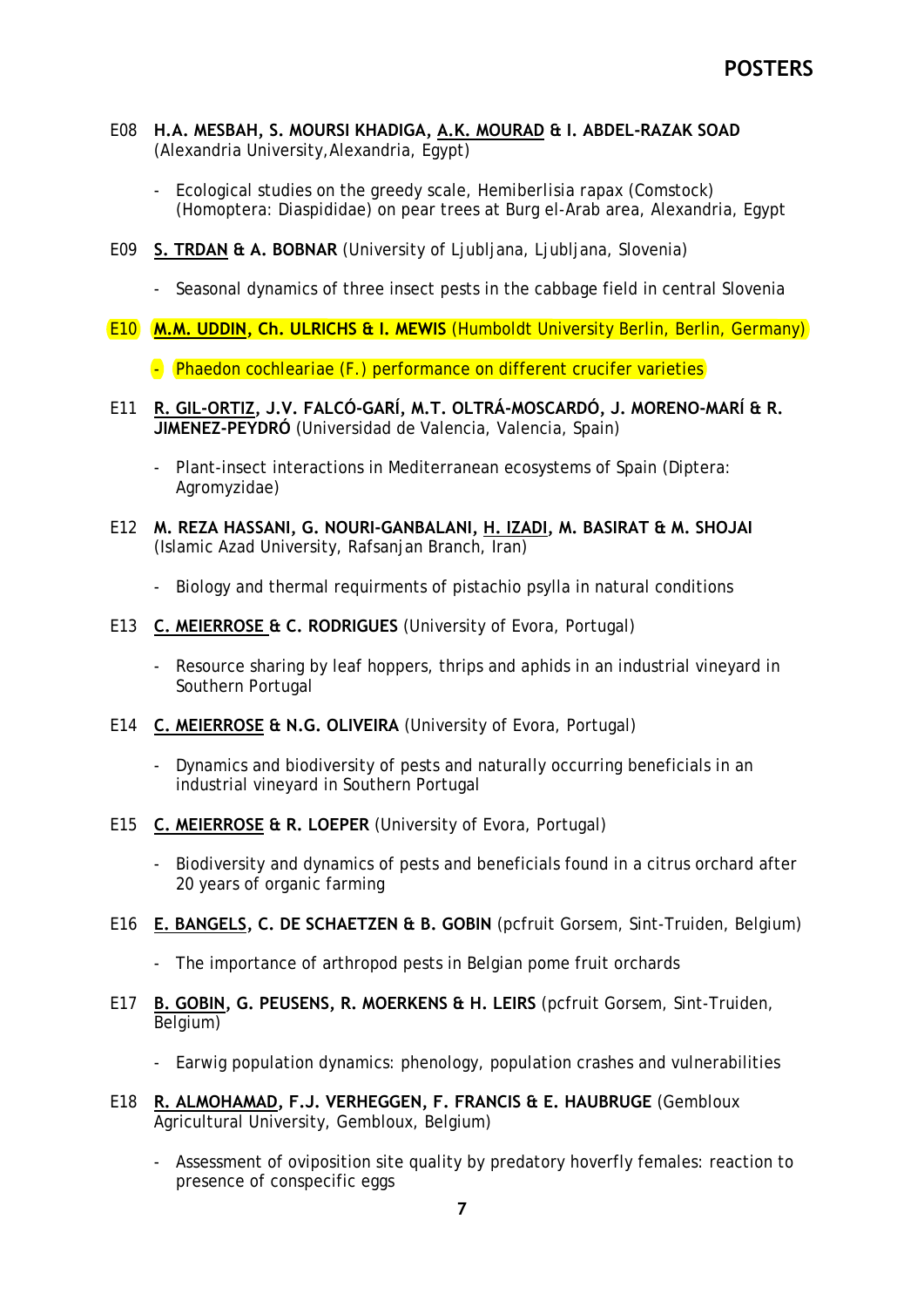## E19 **C. ADARKWAH, D. OBENG-OFORI, C. REICHMUTH, C. BÜTTNER, S. PROZELL & M. SCHÖLLER** (Humboldt University Berlin, Berlin, Germany)

- The host-finding behaviour of *Venturia canescens* (Grav.) (Hymenoptera: Ichneumonidae), a potential natural enemy for the biological control of *Corcyra cephalonica* (Stainton) (Lepidoptera: Pyralidae) in stored bagged rice
- E20 **A. FATHI & G. NOURI-GANBALANI** (University of Mohaghegh Ardabili, Ardabil, Iran)
	- Predatory efficiency of *Orius niger* (Wolf.) and *Orius minutus* (L.) on two prey species in potato
- E21 **S. HESAMI & H. SEYEDOLESLAMI** (Islamic Azad University, Shiraz, Iran)
	- Impact of overwintering refugia of *Anagrus atomus* (Hymenoptera: Mymaridae) on egg parasitism of *Arboridia kermanshah* (Homoptera: Cicadellidae)
- E22 **M. HAGHANI, Y. FATHIPOUR, A. ASGHAR TALEBI & V. BANIAMERI** (Yasouj University, Iran)
	- Reproduction parameters of *Diglyphus isaea* and *Hemiptarsenus zilahisebessi*  (Hymenoptera: Eulophidae) on *Liriomyza sativae* (Diptera: Agromyzidae) at three constant temperatures
- E23 **A. PINEDA, B. DÍAZ, S. LEGARREA, Á. MARCOS-GARCÍA & A. FERERES** (University of Alicante, Spain)
	- Compatibility of the entomopathogenic fungus *Lecanicillium lecanii* with the syrphid *Episyrphus balteatus*
- E24 **A. ALI, H. SERMANN & C. BÜTTNER** (Humboldt University Berlin, Berlin, Germany)
	- Susceptibility of *Ceratitis capitata* Wiedemann to entomopathogenic fungi
- E25 **A. SEVIM, Z. DEMIRBAĞ, M. HÖFTE & I. DEMIR** (Rize University, Rize, Turkey. Ghent University, Gent, Belgium)
	- Distribution and occurrence of entomopathogenic fungi in the eastern black sea region of Turkey
- E26 **N. THURKATHIPANA & G. MIKUNTHAN** (University of Jaffna, Sri Lanka)
	- Eco-friendly management of hadda beetle using *Beauveria bassiana* in brinjal
- E27 **A.A. BAHAR, R. NALÇACIOĞLU, K. SEZEN & Z. DEMİRBAĞ** (Karadeniz Technical University, Trabson, Turkey)
	- Chitinase and insecticidal activities of entomopathogenic bacteria of some hazelnut pests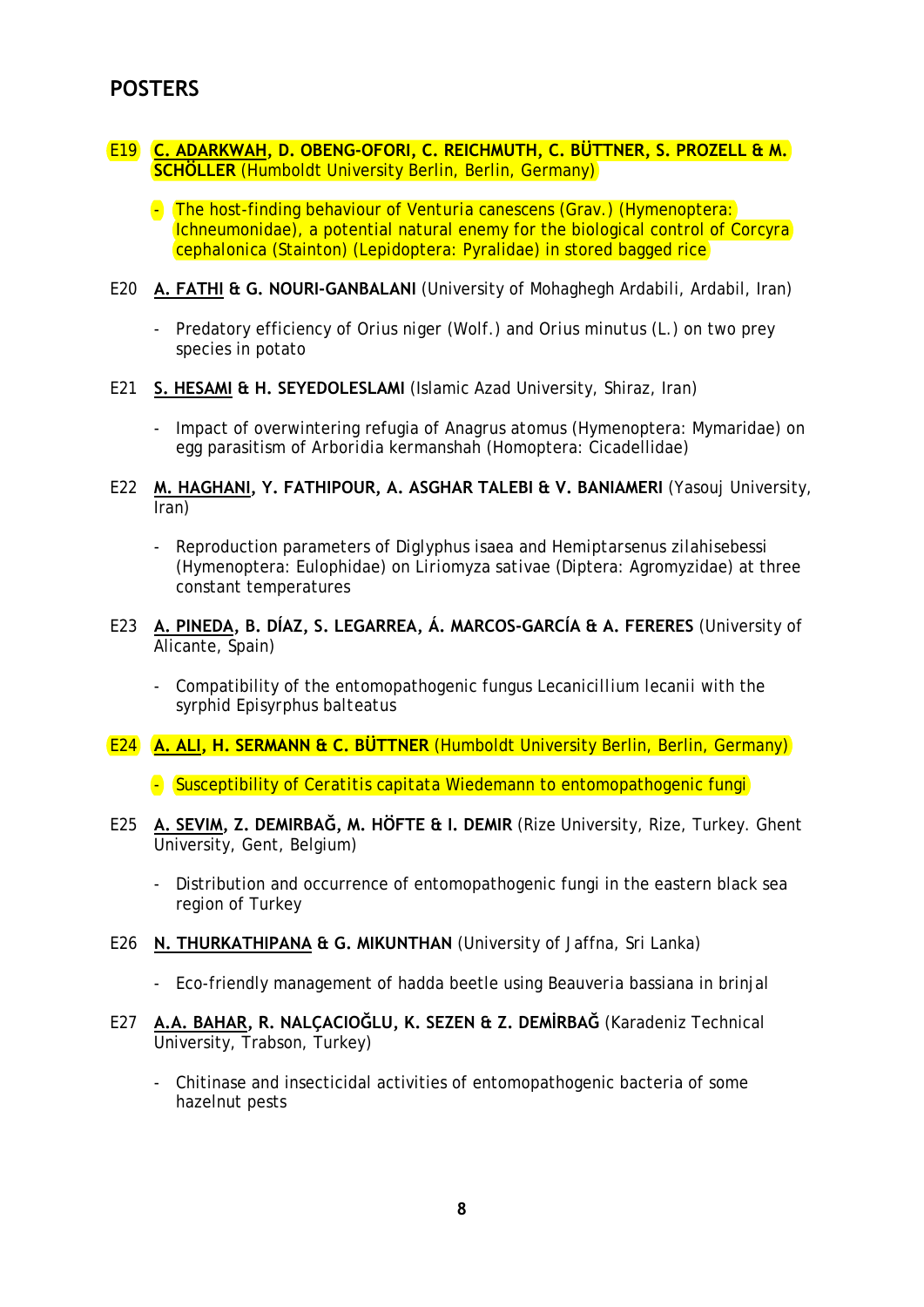- E28 **H. BOUDJELIDA, L. AÏSSAOUI, A. BOUAZIZ, G. SMAGGHE & N. SOLTANI** (Université Badji-Mokhtar, Annaba, Algerie)
	- Laboratory evaluation of *Bacillus thuringiensis* (Vectobac WDG) against mosquito larvae, *Culex pipiens* and *Culiseta longiareolata*
- E29 **S. PHOWICHIT, V. BULLANGPOTI, S. VISETSON, & C. SUDTHONGKONG** (Kasetsart University, Bangkok, Thailand)
	- Efficiency of *Jatropha gossypifolia* L. (Euphorbiaceae) against *Spodoptera litura*  (Lepidoptera: Noctuidae): toxicity and detoxification enzyme activities
- E30 **S. BUATIPPAWAN, V. BULLANGPOTI, S. VISETSON, J. R. MILNE & M. MILNE** (Kasetsart University, Bangkok, Thailand)
	- Effect of *Cleome viscosa*, L. (Capparidaceae) extract on toxicity and the activity of carboxylesterase and glutathione-S-transferase in *Spodoptera litura* (Lepidoptera: Noctuidae)
- E31 **M.A. ATEYYAT & M.S. ABU-DARWISH** (Ash-Shoubak University College, Al-Balqa', Jordan)
	- Insecticidal activity of different extracts of *Rhamnus dispermus* Ehrenb. (Rhamnaceae) against peach trunk aphid, *Pterochloroides persicae* (Cholodkovsky) (Homoptera: Lachnidae)
- E32 **F. MGAMAT, F. DOUIRI, H. BOUMZAOUED & A. BOUGHDAD** (Ecole Nationale d'Agriculture de Meknès, Meknès, Maroc)
	- Use of botanical allelochemicals in pulse protection against *Callosobruchus maculatus*
- E33 **T. MUCHA-PELZER, N. DEBNATH, A. GOSWAMI, I. MEWIS & Ch. ULRICHS** (Humboldt University Berlin, Berlin, Germany)

- Comparison of different silicas of natural origin as possible insecticides

- E34 **G. CUARTERO DIAZ, E. HAUBRUGE & F. FRANCIS** (Gembloux Agricultural University, Gembloux, Belgium)
	- Use potential of albumins issued from pea's industrial process for crop protection
- E35 **S. SHAHIDI NOGHABI, E. VAN DAMME & G. SMAGGHE** (Ghent University, Gent, Belgium)
	- Carbohydrate-binding activity of the ricin B-chain like lectin, SNA-I, from elderberry (*Sambucus nigra*) is a determining factor for its insecticidal activity
- E36 **K. JABER, F. FRANCIS, G. CUARTERO DIAZ & E. HAUBRUGE** (Gembloux Agricultural University,Gembloux, Belgium)
	- Investigation of carbohydrate binding property of a fungal lectin from *Xerocomus chrysenteron* and potential use on *Myzus persicae*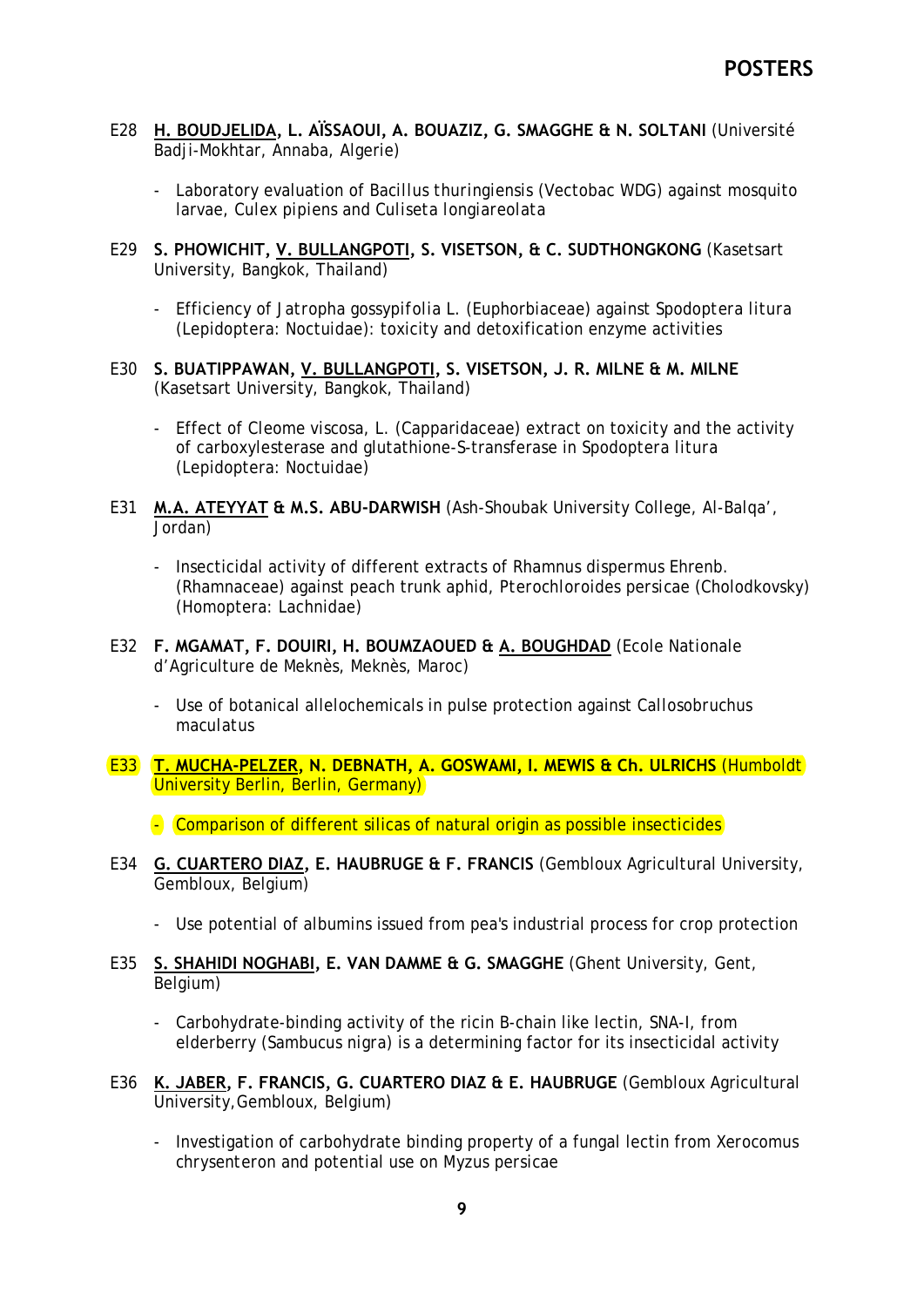- E37 **S. MOHARRAMIPOUR, A. TAGHIZADEH, M.H. MESHKATALSADAT, A.A. TALEBI & Y. FATHIPOUR** (Tarbiat Modares University, Tehran, Iran)
	- Repellent and fumigant toxicity of essential oil from *Thymus persicus* against *Tribolium castaneum* and *Callosobruchus maculatus*
- E38 **M. AHMADI, S. MOHARRAMIPOUR, H. MOZDARANI & M. NEGAHBAN** (Nuclear Science and Technical Research Institute, Tehran, Iran)
	- Combined effect of gamma radiation and *Perovskia atriplicifolia* for the control of red flour beetle, *Tribolium castaneum*
- E39 **S. DUSHIMIRIMANA, T. HANCE & D. DAMIENS** (Université Catholique de Lovain, Louvain-la-Neuve, Belgium)
	- Physical control of the desert locust *Schistocerca gregaria*: the use of gammairradiated males
- E40 **A. FANIGLIULO & M. SACCHETTI** (Centro Interregionale di Diagnosi Vegetale, Italy)
	- Emamectin benzoate: new insecticide against *Helicoverpa armigera*
- E41 **E. BANGELS & B. GOBIN** (pcfruit Gorsem, Sint-Truiden, Belgium)
	- Efficacy results of insecticides against *Cydia pomonella*, the codling moth, in belgium during the last decade (1998-2007)
- E42 **Y. ADJAMI, A. SAOULI, H. BENSAFI, M.L. OUAKID, G. SMAGGHE & N. SOLTANI** (Université Badji-Mokhtar,Annaba, Algerie)
	- Insecticide effect of halofenozide against carpophagous insects in Algerian cork oak acorns
- E43 **N. SOLTANI, S. CHOUAHDA & G. SMAGGHE** (Université de Annaba, Annaba, Algérie)
	- Evaluation of halofenozide against prey mosquito larvae *Culex pipiens* and the predator fish *Gambusia affinis* : impact on growth and enzymatic activities
- E44 **V. MOMMAERTS, G. STERK & G. SMAGGHE** (Vrije Universiteit Brussel, Brussel, Belgium)
	- Risk assessment analysis for insect growth regulatory pesticides with a terrestrial insect, the bumblebee *Bombus terrestris*

## **NEMATOLOGY**

- N01 **H. YILMAZ, L. WAEYENBERGE, I. DEMIR, Z. DEMIRBAĞ & M. MOENS** (Giresun University, Giresun, Turkey)
	- Distribution of entomopathogenic nematodes (Rhabditida: Steinernematidae and Heterorhabditidae) from the eastern black sea region of Turkey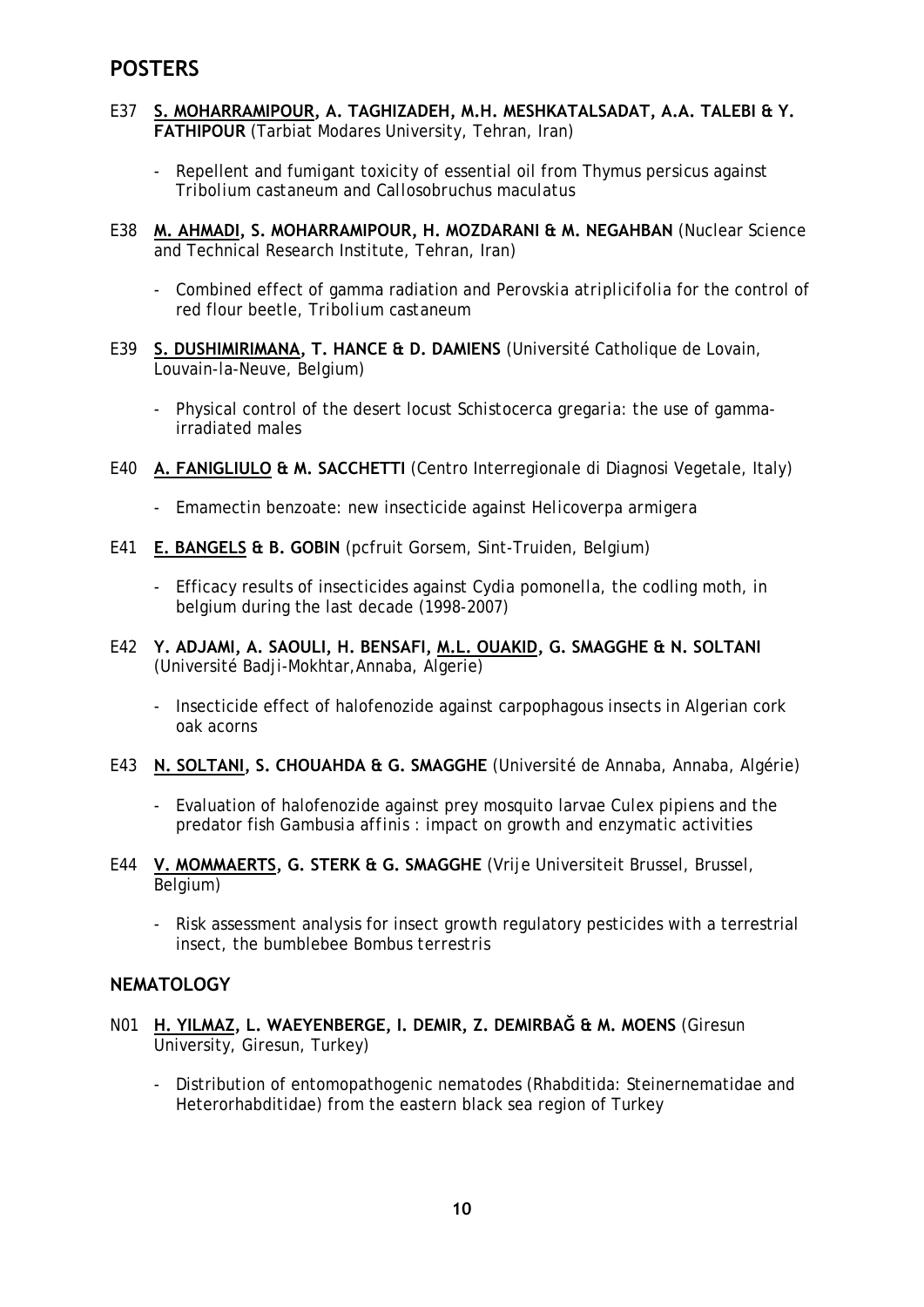- N02 **G.E. MUNÉRA URIBE, W. BERT, M. MOENS, G. BORGONIE,G. KARSSEN & W. DECRAEMER** (Ghent University, Gent, Belgium)
	- Isozyme variability of *Meloidogyne* populations from Musaceae and fruit crops in Colombia
- N03 **V. JEGATHAMBIGAI, M.D.S.D. KARUNARATNE, A. SVINNINGEN & G. MIKUNTHAN**  (Green Farms Limited, Marawila, Sri Lanka)
	- Bio control of root-knot nematode, *Meloidogyne incognita* damaging queen palm, *Livistona rotundifolia* using *Trichoderma species*
- N04 **R. CAMPOS-HERRERA, S. LABRADOR & C. GUTIÉRREZ** (Centro de Ciencias Medioambientales, CSIC, Madrid, España)
	- Virulence of spanish entomopathogenic nematodes strains against insect pests
- N05 **T.R. STEFANOVSKA & L.M. KOKHANETZ** (National Agricultural University, Kiev, Ukraine)
	- Occurance of black wine weevle in Ukrainian small fruit orchard and possibilities to control it using entomopathogenic nematodes in biocontrol
- N06 **T.R. STEFANOVSKA & V. PIDLISNYUK** (National Agricultural University, Kiev, Ukraine)
	- Host range and infectivity of *Heterorhabditis bacteriophora* (Heterorhabditidae) from Ukraine
- N07 **A. HIRAO & R-U. EHLERS** (Christian-Albrechts-University, Kiel, Germany)
	- Influence of inoculum density and temperature on development of *Steinernema carpocapsae* and *S. feltiae* in liquid culture
- N08 **A. HOSSEINI, N. SAHEBANI, H. AMINIAN & P. ZAMANI** (Tirtash Reaserch and Education Center, Behshahr, Iran)
	- Studying of relation between resistance and susceptibility of tobacco cultivars to root knot nematode *Meloidogyne incognita* with activity of peroxidase

## **APPLICATION TECHNOLOGY**

- A01 **C. JIANU, I. COCAN, C. RUJESCU & I. JIANU** (Banat's University of Agricultural Sciences and Veterinary Medicine, Timisoara, Romania)
	- Colloidal competences of any polythyleneglycol conjugates
- A02 **M. DE SCHAMPHELEIRE, M. KEYMEULEN, E. DE BACKER, D. NUYTTENS & P. SPANOGHE** (Ghent University, Gent, Belgium)
	- Evaporation drift of pesticide active ingredients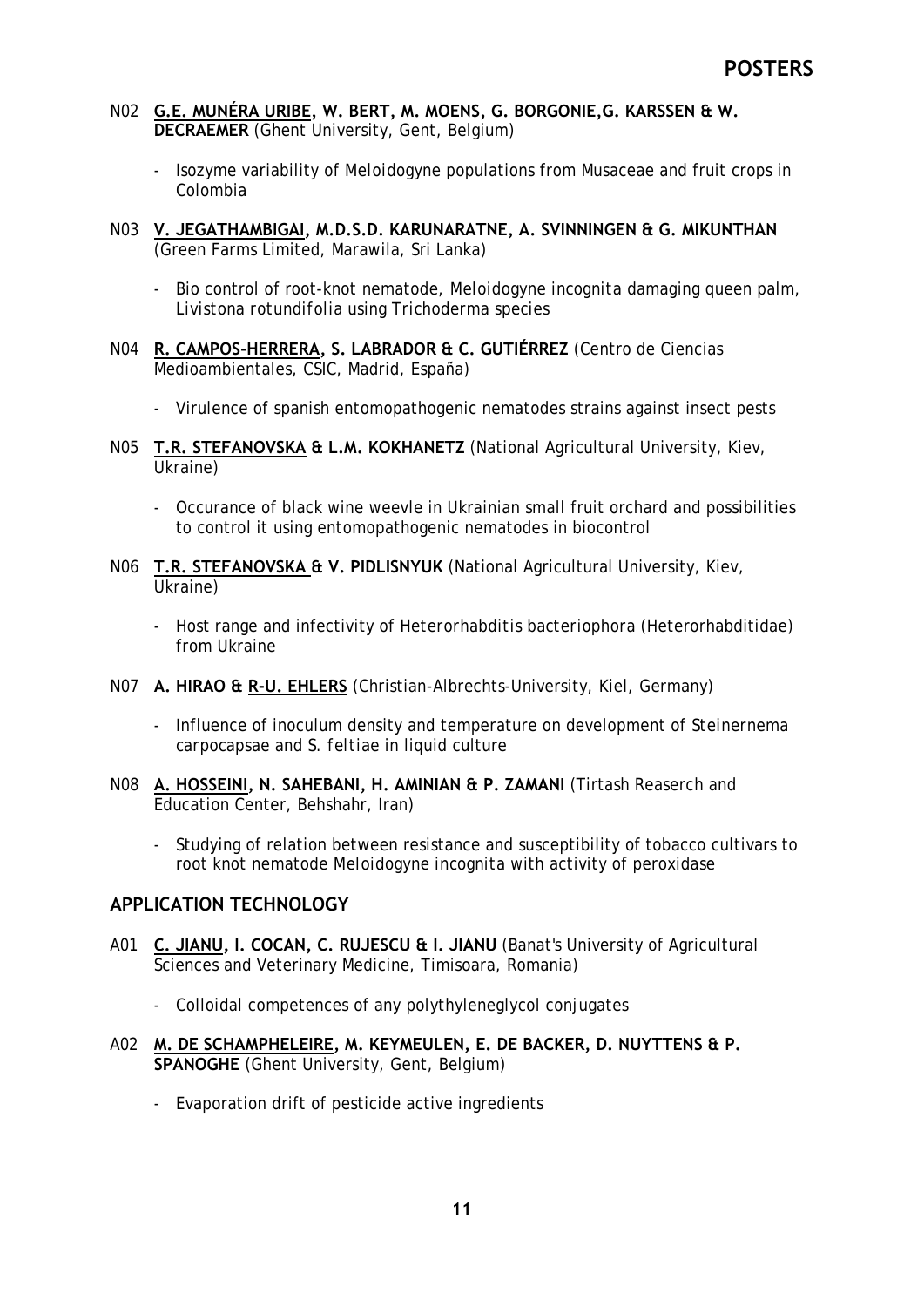- A03 **D. NUYTTENS, K. BAETENS, M. DE SCHAMPHELEIRE, D. DEKEYSER & B. SONCK** (ILVO, Merelbeke, Belgium)
	- Direct and indirect drift assessment means part 1: PDPA laser based droplet characterisation
- A04 **D. NUYTTENS, M. DE SCHAMPHELEIRE, K. BAETENS, & B. SONCK** (ILVO, Merelbeke, Belgium)
	- Direct and indirect drift assessment means part 2: wind tunnel experiments
- A05 **D. NUYTTENS, M. DE SCHAMPHELEIRE, K. BAETENS, D. DEKEYSER & B. SONCK** (ILVO, Merelbeke, Belgium)
	- Direct and indirect drift assessment means part 3: field drift experiments
- A06 **D. NUYTTENS, K. BAETENS, M. DE SCHAMPHELEIRE & B. SONCK** (ILVO, Merelbeke, Belgium)
	- Direct and indirect drift assessment means part 4: a comparative study
- A07 **S. KABOODVANDPOUR & LUKE K-P. LEUNG** (University of Kurdistan, Kurdistan, Iran)
	- Density thresholds for managing mouse damage to maturing wheat crops

#### **PESTICIDE RESIDUES, EXPOSURE AND TOXICITY**

- R01 **B. HEREMANS, B. RYCKAERT, P. SPANOGHE, W. STEURBAUT & G. HAESAERT** (University College Ghent, Gent, Belgium)
	- Effect of adjuvants on the efficacy of fungicides against *Fusarium* head blight
- R02 **B. RYCKAERT, P. SPANOGHE, B. HEREMANS, G. HAESAERT & W. STEURBAUT** (Ghent University, Gent, Belgium)
	- Herbicide application with ethoxylated adjuvants: residue levels in wheat and soil
- R03 **S.N. AZIZI, M.J. CHAICHI & N. ASEMI** (Tirtash Reaserch and Education Center, Behshahr, Iran)
	- The study of using some sorbents for adsorption of mancozeb residue from soil of tobacco fields of Mazandaran, Iran by analytical methods
- R04 **H. EL BAKOURI, J. USERO, J. MORILLO & A. OUASSINI** (University of Seville, Seville, Spain)
	- Recent advances in the phyto-adsorption of pesticides-contaminated ground water resources
- R05 **T. DE WILDE, P. SPANOGHE, D. SPRINGAEL & J. RYCKEBOER** (Ghent University, Gent, Belgium)
	- Retention and degradation of pesticides in a microscale biopurification system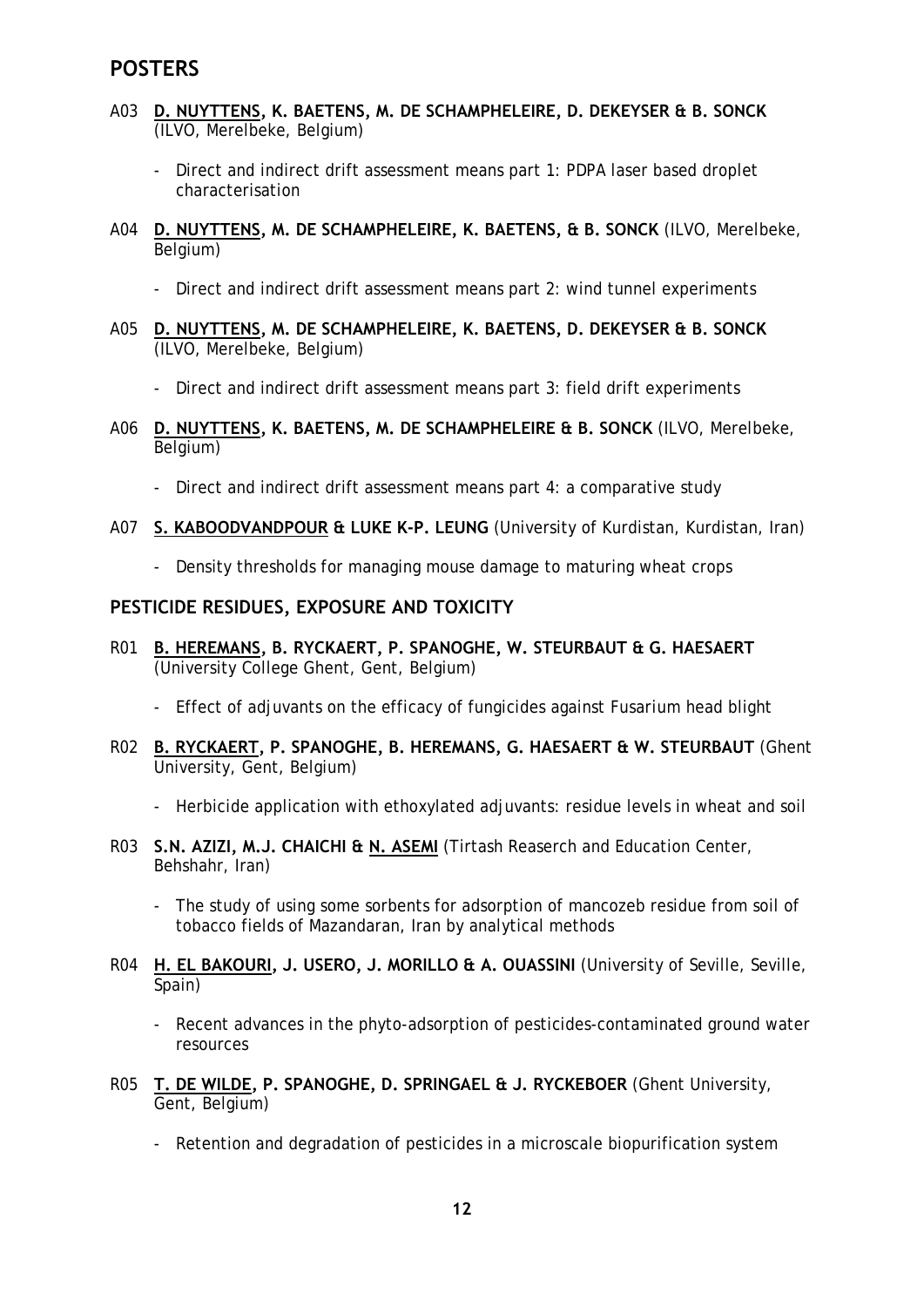- R06 **WAN-HONG WANG, SHI-CHENG WANG & YAN-HONG WANG** (The Chinese Academy of Sciences, Shenyang, China)
	- Assessment of herbicides and organochlorine pesticides contamination in agricultural soils using gas chromatography-mass spectrometry
- R07 **GUO-CHEN LI, YAN-HONG WANG, SHI-CHENG WANG & REN-AN WU** (The Chinese Academy of Sciences, Shenyang, China)
	- Offline combination of HPLC and maldi-tof MS for the analysis of phospholipids from crucian (*Carassius auratus*) muscle exposed to cadmium in farmland water
- R08 **L. DONNARUMMA, V. POMPI, A. FARACI & E. CONTE** (CRA-Research Center on Plant Pathology, Rome, Italy)
	- Uptake of organochlorine pesticides by zucchini cultivars grown in polluted soils
- R09 **E. ALEXA, A. LAZUREANU, S. ALDA, M. NEGREA & O. IORDANESCU** (Banat's University of Agricultural Sciences and Veterinary Medicine, Timisoara, Romania)
	- Researches regarding extractable glyphosate residues from different soils
- R10 **S. SIRIARCHARUNGROJ, V. CHUAYSUWAN, V. BULLANGPOTI & C. SUDTHONGKONG**  (Kasetsart University, Bangkok, Thailand)
	- Investigation of acute toxicity of *Jatropha gossypifolia* L. (Euphorbiaceae) and *Cleome viscosa* L. (capparidacae) extract on guppies *Poecilia reticulata*
- R11 **L. SAADI, N. LEBAÏLI & M. BEN YOUSSI** (Université SAAD DAHLEB, BLIDA, Algerie)
	- Exploration of cytotoxic effect of malathion on some rat organs structure
- R12 **R. MOSBAH, L. SAADI & N. LEBAÏLI** (Université de BOUMERDES, Algérie)
	- Cytotoxic effects of lambda-cyhalothrin on the male rat exocrine sexuel function
- R13 **J. TAVASZI, Á. PÁLOVICS & É. KORMOS** (University of Pannonia, Hungary)
	- An alternative test battery in detecting ocular irritancy of agrochemicals
- R14 **B.M. KEIKOTLHAILE, P. SPANOGHE & W.STEURBAUT** (Ghent University, Gent, Belgium)
	- Effects of processing on fruits and vegetables: a review
- R15 **F. WASSIE, W. STEURBAUT, D. AYELE, & P. SPANOGHE** (Ghent University, Gent, Belgium)
	- Environmental and human health risk assessment of pesticide use in Jimma Zone, Ethiopia